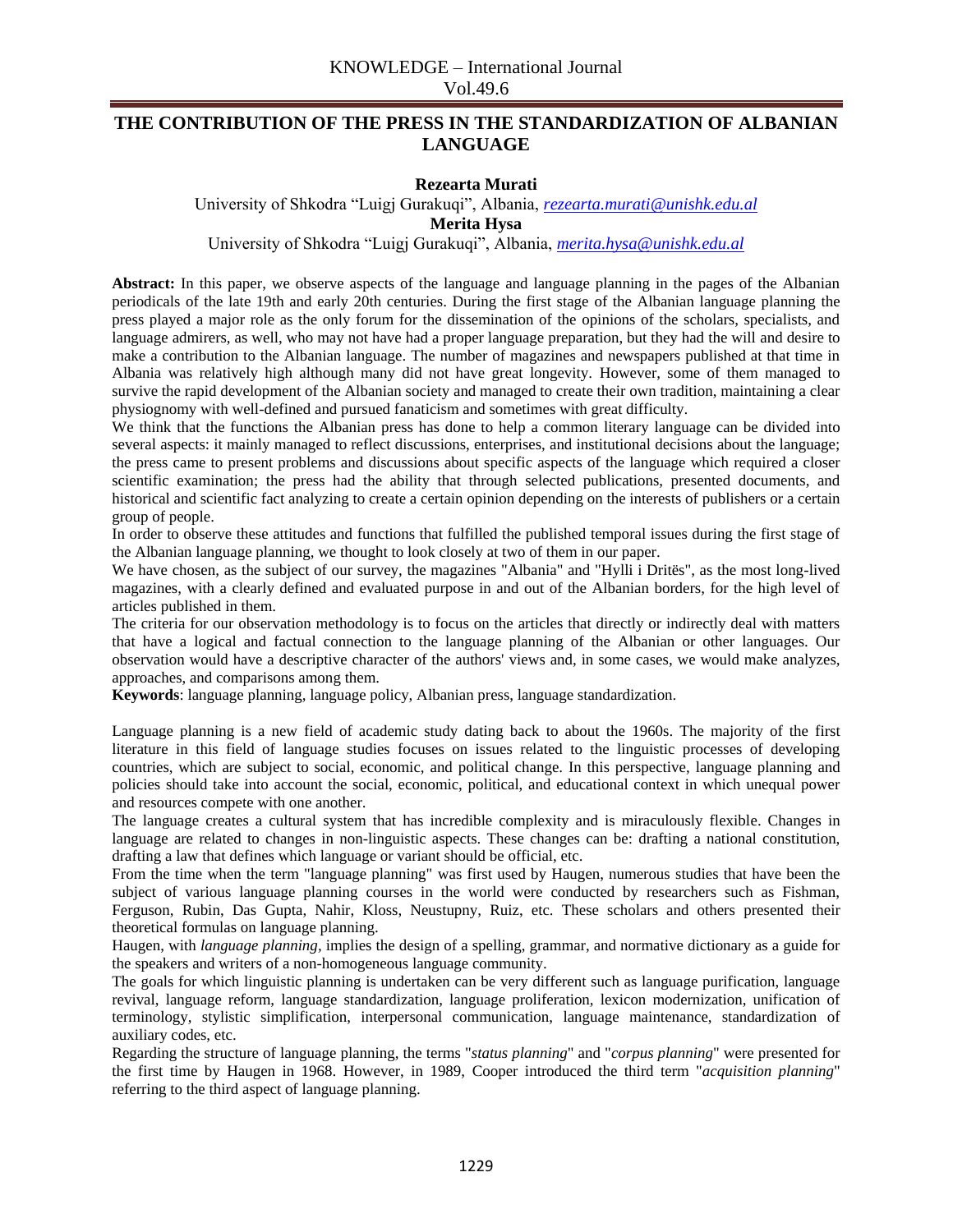*Status planning* refers to the attribution of functions to one or several varieties. In this way, status planning is a language planning strategy, in which the primary level (the government) and the secondary level (the institutions and organizations) define the functions that one or several varieties must fulfill in a country or province. The first step in status planning is to select the code that will be raised to the norm/standard. So, making a decision on which of the varieties normally present in the territory will become prevalent or official. This decision can be imposed for historical, political, social or economic reasons, as it has happened in most European countries despite the different modalities.

*Corpus planning* is precisely the study of work that is carried out over a particular code to put it in the situation of taking on the functions of the language of administration, school or culture. The basic aspect of corpus planning and language planning itself is the standardization of the language which can be understood as the establishment of the uniform language norm/standard**.** The codification of a language or a variety includes its graphisation, grammatication and lexication

*Graphisatio*n is the first step in standardizing a language. It is a process of returning a language spoken in written language and its development. Graphisation begins with a phonetic description of the language. It refers to the development, selection, and modification of language writing principles.

The choice and formulation of rules, which describe the way how the language is structured, is called *grammatication*. Morphological and syntactic levels, compared to other levels of language, are undoubtedly among the most distinctive ones of the linguistic varieties.

This fact hampers the definition of standardization indicators for interference in corpus implementation at these levels.

*Lexication* deals with the development and selection of appropriate words for one language. In principle, it also includes determining the styles and spheres of use of language words. The way words are used in specific fields is justified and specified in the Lexication. Studies in this area address issues that are not only related to lexical development, but also to their use.

*Acquisition planning* includes the entirety of public interventions aimed at increasing the potential users of a language. Certainly, the increasing number of users of a given language has its implications on the range of sociolinguistic relationships between existing varieties in a territory, thus, on their reciprocal power and their ability to be an identifiable link to the population. The embodiment planning actions are very delicate because the speaker often has an accurate perception of the relationships between the codes he/she uses, or among those in contact. These aspects can be: political, economic, aesthetic, identifying.

In our paper, we have found it reasonable to observe all these aspects and purposes of the language and language planning in the pages of the Albanian periodicals of the late 19th and early 20th centuries. During the first stage of the Albanian language planning, which runs through 1944, the press of the time played a major role as the only forum for the dissemination of the opinions of the scholars, specialists, and language admirers, as well, who may not have had a proper language preparation, but they had the will and desire to make a contribution to the Albanian language. The number of magazines and newspapers published at that time in Albania was relatively high although many did not have great longevity. However, some of them managed to survive the rapid development of the Albanian society and managed to create their own tradition, maintaining a clear physiognomy with well-defined and pursued fanaticism and sometimes with great difficulty.

We think that the functions the Albanian press has done to help a common literary language can be divided into several aspects:

First, it mainly managed to reflect discussions, enterprises and institutional decisions about the language. We think that this function of massive information, at that time, on each field (in this case, we examine what information is directly or indirectly related to the common language) could not accomplish another mass communication tool.

Secondly, the press came to present problems and discussions about specific aspects of the language which required a closer scientific examination. These discussions were often made by specialists without an official status but they had a great interest in the common Albanian literary language. We cannot deny the fact that in some cases these reviews were made by authors who did not have the proper philological preparation and were prompted only by the goodwill to highlight and generalize the concrete features of a dialect to which they belonged.

Thirdly, the press had the ability that through selected publications, presented documents, and historical and scientific fact analyzing to create a certain opinion depending on the interests of publishers or a certain group of people.

The issue of unification of the Albanian language was dealt with on the press pages, but especially in the periodicals of the time, in several plans:

-From the social point of view, the common language was seen as a national unification tool. It was already serving the representation, in a single ethnic unit, as well as the identification with a common communication tool.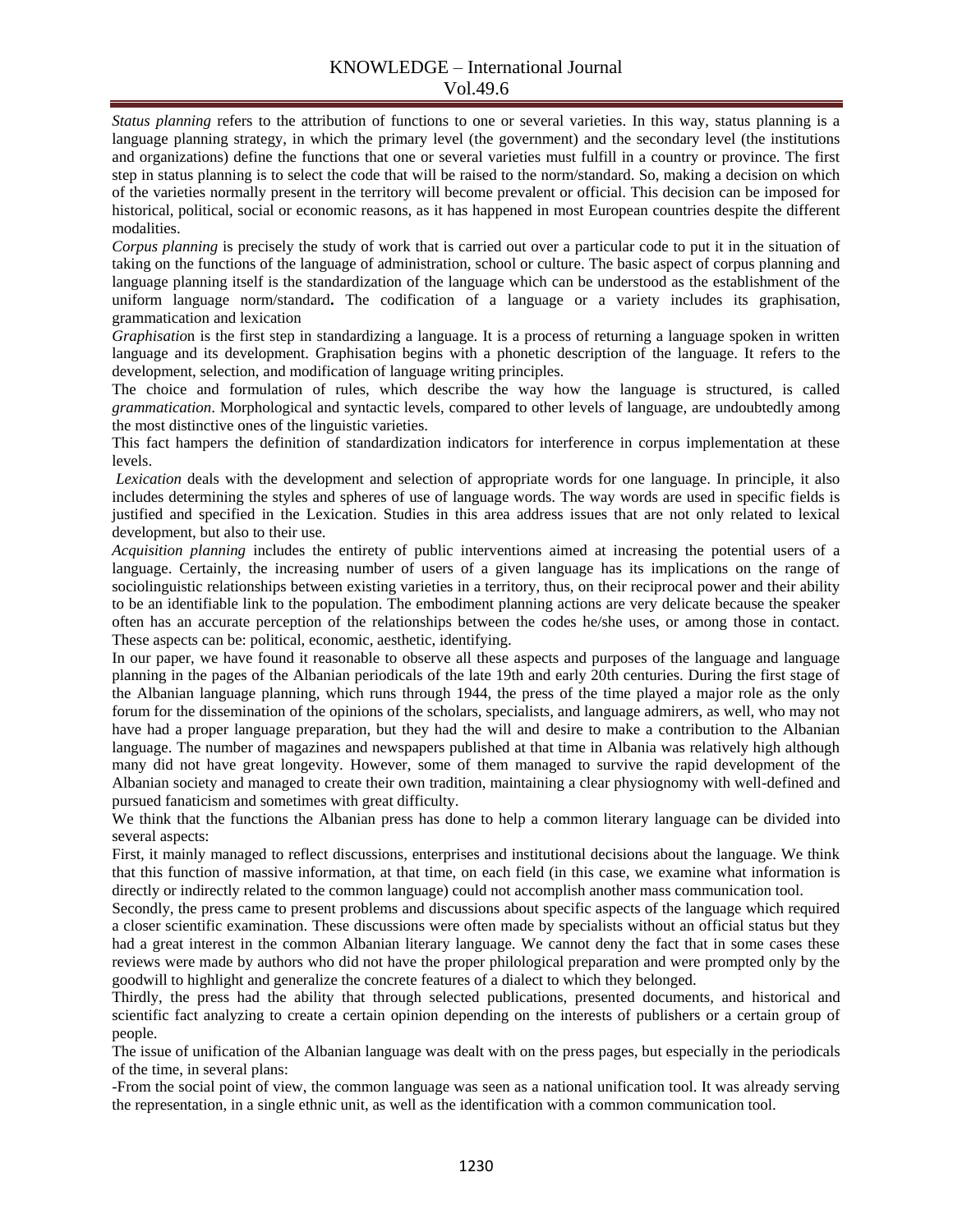- From a practical point of view, the common language was an opportunity to facilitate communication among the Albanians in Albania and abroad. Until then, the Albanians wrote in different variants depending on where the magazine was published, or depending on the origin of the publishers. Yet, in a new situation of Albania's independence and the creation of an Albanian government, it was required that these bodies be more inclusive, having the opportunity to be distributed and read throughout the country.

-From a historical viewpoint, this common language was an important and necessary moment for the situation in which Albania was. After a long period of sacrifice for its protection and revival, the language was passing to another stage, to the much needed standardization, to be an official and state language

-From a political point of view, both in the internal plan of the contradictions between/among the parties, as well as in the external plan, as opposed to the positions of the neighboring countries. Here, the Albanians did not have only their own state, but also a common and distinct communication tool, clearly distinguished from other peoples.

- From a genuine scientific point of view, as a means of publishing scientific materials from Albanian or foreign scholars. The interest of the scholars was to analyze the old texts of the written Albanian and the comparative analysis of the Albanian language with the languages of the Indo-European family.

To closely observe these attitudes and functions that fulfilled the published temporal issues during the first stage of the Albanian language planning, we thought to look closely at two of them.

We have chosen, as the subject of our survey, the magazines "Albania" and "Hylli i Dritës", as the most long-lived magazines, with a clearly defined and evaluated purpose in and out of the Albanian borders, for the high level of articles published in them.

We set some criteria for our observation methodology:

-Focus on the articles that directly or indirectly deal with matters that have a logical and factual connection to the language planning of the Albanian or other languages;

-Our observation would have a descriptive character of the authors' views and, in some cases, we would make analyzes, approaches, and comparisons among them.

-The object of the observation would be the magazine only, not referring to the antecedents or general attitudes of other bodies.

The magazine "Albania", which was founded by Faik Konica in Brussels and which was a political-cultural and literary magazine, became the most important and most authoritative organ of our Renaissance in 1897. For thirteen years of its publication, it became a tribute to the most advanced Albanian thought of the time. Konica, as its creator, founder, and director, was undoubtedly the basic pillar on which this magazine relied. The authors, who wrote over years in "Albania", gave her a nationwide and inclusive character. After a careful reading of all the articles published in the thirteen years of the publication of the magazine "Albania", we have tried to make a selection of the articles dealing with issues about the Albanian Language and its planning.

In this magazine, we find, occasionally, expressed the need for delivery and processing of the Albanian language because there is a gap that needs to be fulfilled in order to revive the language.

The "Albania" started publishing at a time when the Albanian language was in danger. In this situation, schools in the Albanian language were throwing the first difficult footsteps through persecutions and, thus, the publications in Albanian had just started to flourish. From the very beginning of its foundation, it had vigorously raised the voice of the need and the right of the Albanians to be educated in their own language. It made a brief analysis of regression that Albania had done over a hundred years. One hundred years ago, Albanian was spoken everywhere in Albania, not only in the family but also in the society and in the public sphere. If the Albanians, at that time, had the attention and willingness to advance and prosper the Albanian language, they would have had the opportunity to open hundreds of schools where their native language would have been taught.

The necessity to unite the efforts and to revive the Albanian language comes from magazine pages as a continuous call. The issue of the Albanian language was being coordinated with the national issue. The nation could not have revived, united and flourished if the Albanian language had not been a means of national unity. It was time to think that if they had not all worked with all their heart and goodwill to purify, refine, and flourish the language, they would never have had the right to be called a civilized nation.

The magazine "Albania" from the first issue of its publication showed openly and firmly the need for the unification of the Albanian alphabet. The abundance of alphabets that were used in Albanian editions of the time, significantly, inhibited the development, dissemination and recognition of the Albanian culture. Creating an alphabet was not just a philological work, but a "literary and national issue". The political, provincial, and religious beliefs should be set aside in order to achieve a common high goal.

There was emphasized the principle that the basic and primary feature of an alphabet should be the ability to be printed and even easily typed. Konica, himself, used the type of alphabet that was a mix of the Istanbul alphabet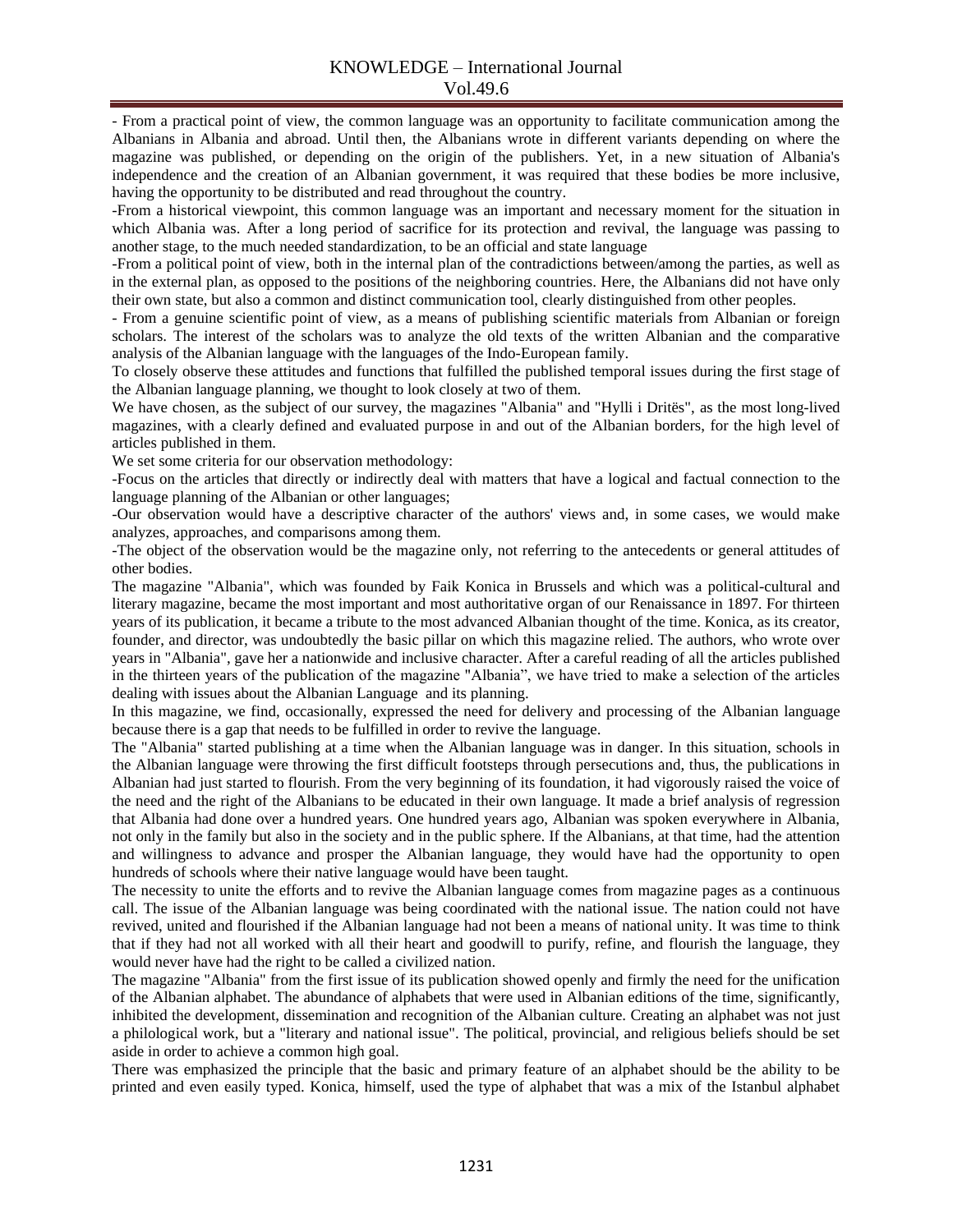(1897) with the old North alphabet in the 1900's edition of the "Albania" magazine. After 1900, he abandoned this type of alphabet and used the alphabet of the "Bashkimi" society with little change.

Concerning the Istanbul alphabet, in the magazine, Konica maintains a categorical contradictious attitude, going so far as to say that these letters should not be used, but they should have been forgotten altogether because they banned the progress of the Albanian nation. The opposition to the Istanbul alphabet was related to the origin of the graphs and, consequently, to the practical difficulties of printing. Although this alphabet was adhered to the principle "every single sound, a letter" and was easy to learn, it represented typographical difficulties so it was costly and impractical.

There were also voices against this attitude arguing that the letters chosen by the Istanbul Society had no defect, but were light, beautiful, simple, and "finished". He recalled that the separation had so far left them in the dark, so it was necessary to have a union and brotherhood.

The magazine was laying the foundations of a unified alphabet of the Albanian language, but support from other publishers was required to make the temporaries and their books written in its alphabet. The initiative undertaken was an important project that required broad support and which was not yet received.

It is of great interest to note that in the very first announcement for the founding of the "Bashkimi" Society we see fondness of the editor-in-chief of the "Albania". Konica, who never spared the remarks, did not show a contradictory attitude to the "Bashkimi" alphabet although there were some changes in his alphabet. The editorial staff of "Albania" also stated that there would soon be some other modifications, which, according to them, would be the last to completely adapt to this already approved alphabet. From this announcement, we can understand that an agreement has been reached between the "Bashkimi" Society and Konica for the use of a common alphabet without any difference between them. The "Albania" will in fact delay the realization of this promise to readers, this will happen for various factors that sometimes appear and sometimes not on the magazine pages.

As you might imagine, the alphabet of the "Bashkimi" Society did not get immediate support from all Albanians. Certainly, there were Albanians and in this case readers of "Albania" who disagreed with the solutions that this alphabet had given to the issue of the writing in the Albanian language.

Konica has also expressed the need to hold a general meeting to establish a common attitude to the Albanian alphabet, but he thinks that in the situation of that time it was impossible to hold a congress on the Albanian language alphabet.

Initially, he held a disapproving attitude to the decisions of the "Monastery Congress" (1908), not only that he was invited to delay, but above all, because Congress decided to use two alphabets, that of Istanbul and Latin; the first for use within the country, and the second for use out of it.

He was a clear-sighted polyhedral, and he felt the unification of the Albanian language was indispensable. According to him, such unification would also affect a spiritual and cultural union of the Albanians, who until then perceived linguistic changes as barriers that hampered communication between them.

From the very beginning, for the common language, the term "literary language" was used with the meaning of a language to be used in Albanian writings. Along with this language, the Albanian dialects and its spoken language were considered powerful as well, which would of course continue to be used in the spoken language and in daily communication.

Konica saw the foundation of literary language formation in the combination and the selection of dialects or, as he often called them "sub-languages". So from what we read, we can understand that Konica believed that full knowledge of the Albanian dialects and their use by all Albanians would naturally lead to a gradual mix of them

To help realize this idea, Konica called on Albanians to learn one another's dialects and use them in their writings.

In 1905, he also introduced the idea of obtaining the Elbasan's folk, as a leader or patron, for concrete cases when no agreement could be reached between the main dialects of the Albanian language.

The idea of mixing the two Albanian leading dialects to provide a common literary language had also encountered controversy in the Albanian cultural and literary regions of the time. With such a controversial spirit Aleksander Xhuvani came to the pages of the magazine. He recalled that the most general way of forming a literary language had been the rise of a certain dialect. This process was backed by historical factors in the country.

Luigj Gurakuqi was aware that modern linguistics had made huge progress in comparative analysis among languages to reveal the roots and branches of linguistic families. According to him, the same principles applied even to comparative analysis between dialects of one language could give us complete and in-depth information about it. According to the author, in the case of the Albanian language, the comparative analysis between the dialects would be aimed at the realization of the common language, which should be the approximation and the blending of two large Albanian dialects.

The discussions on the aspects of grammatication of the language, that is, of shaping a norm/ standard that defines the most appropriate and acceptable forms of words often took place in the pages of the "Albania". Even in its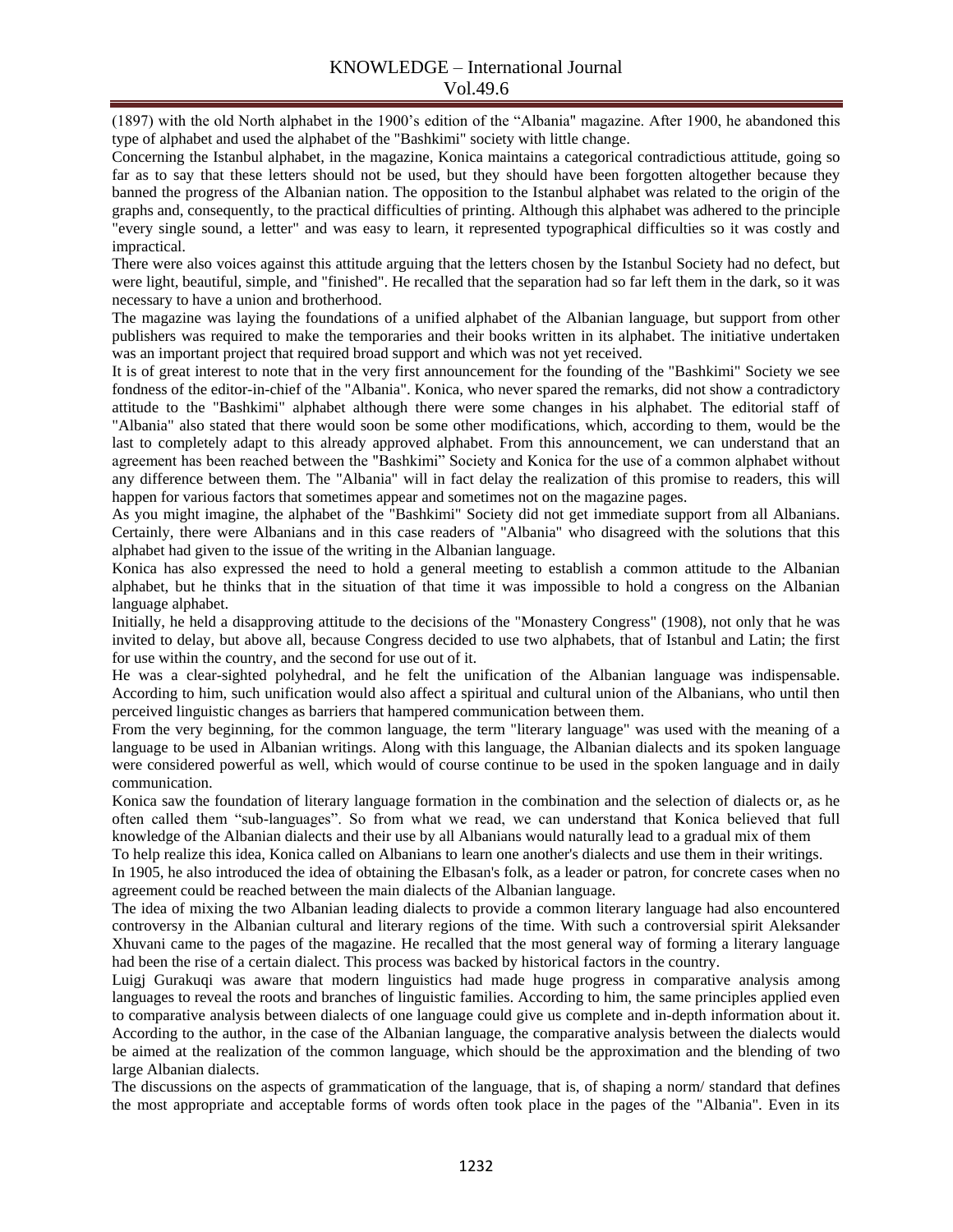second year of publication, the magazine begins a permanent column titled "*Notes Linguistiques"* (Language Notes). In this rubric, it was noted that the use, books, and school traditions would fix little by little the permanent language norms.

But these language norms and spelling rules would be based on pronunciation as well as some grammatical and phonetic combinations. Such rules, which had a well-founded and well-grounded basis in origin, deserve to be taken into account and be implemented.

The enrichment of the Albanian lexicon with new words, which increase the expressive power and meet the needs of Albanian authors of various fields of knowledge and science, were one of the most permanent issues of the articles published in the "Albania" magazine. The issue of creating new words or the borrowing and adapting from other languages is encountered in the first issue of the magazine.

The "Albania" magazine is intended to return to an Albanian writing school, as such, a special and constant attention was paid to the language used in the articles. The writers were advised to use as many words and phrases from the folk.

New words, which the Albanian language lacks, were occasionally brought to readers around the world or were reminded of old words which were covered by dust of time but were worth regaining their status. The purpose of introducing these words in the form of short words was to encourage their use to meet the expressive needs of the Albanian language and to replace foreign words commonly used in both written and spoken language.

The "Hylli i Dritës" magazine had the support and appreciation of most of the Albanian intellectuals of the time, who often became its collaborators. It was praised for the seriousness it had shown and the quality of its articles published by foreign scholars.

This magazine started its publication several years after the Congress of Monastery, so the issue of a common Albanian alphabet did not take a significant place on its pages. This was because the case was already considered solved and the Albanian language faced other problems at that time. However, the issue of the alphabet was seen as an important historical stage not only for the Albanian language but also for the Albanian nation as a whole.

The idea of national unification took an important part in the pages of the magazine "Hylli i Dritës". There was pointed out that one of the most important points of national unification was undoubtedly the language. The issue of the common language was not addressed solely in the general plan, and as a need for a literary language, but occasionally the authors also presented their thoughts on the manner this language was formed.

Attitudes are different. In some cases, the decisions of the Shkodra Literature Commission are upheld, but it is suggested that improvements should be made. Some claimed categorically against this decision giving their reasons for this objection. Others argued the idea of merging two dialects by taking the best elements of each one.

Gjergj Fishta ironized some Albanians when they wrote in Albanian. They mixed gheg and tosk dialects in such a rough manner that it could not be read. While building a literary language there was no need to create a "new language", but the language should be known well, its rules had to be adopted and then the words had to be masterfully arranged.

Maximilian Lambertz did not advocate a gheg-tosk mixed language proposing that the only way was to use a living dialect as the official language, which should also be used literally. He advised that if a living literary dialect was chosen, the Shkodra dialect of northern Albania should be considered.

For Justin Rrota the language issues had to be systematically and slowly dealt with, so in his opinion, it would not be reasonable to set up a literary commission or academy, at that time, to determine issues and order law enforcement.

The Monastery Congress established a foundation not only for the Albanian letters but also for its spelling. But this foundation was pending, so it was necessary to work "to build this building". The Commission had not resolved the spelling issue in order to respond to the needs of the language, and it was called upon by the legitimate authorities to give due consideration to these shortcomings with the aim of achieving a reasonable and sufficient spelling. It was emphasized that the writing language should take the form that approaches more phonetics, even if it cannot rely on a hundred percent phonetic writing, at least it should approach as much as possible to this criterion. Etymology was of particular importance to the historical study of language, but it had a second-hand role in determining the correct way of writing words which could not be denied.

The issue of establishing a common grammar for the Albanian language is one of the topics dealt with in several plans: First, in the theoretical plan of the study and the definition of the best representative forms of the Albanian language and secondly, in the practical plan of their use by the writers and authors of the time and especially in the teaching of the language in the school.

It was suggested that language scholars gather from every corner the living language of each province, study it carefully, and combine the tales and then the forms that are closer to the general rule, evaluate, and include them in the treasures of linguistics.